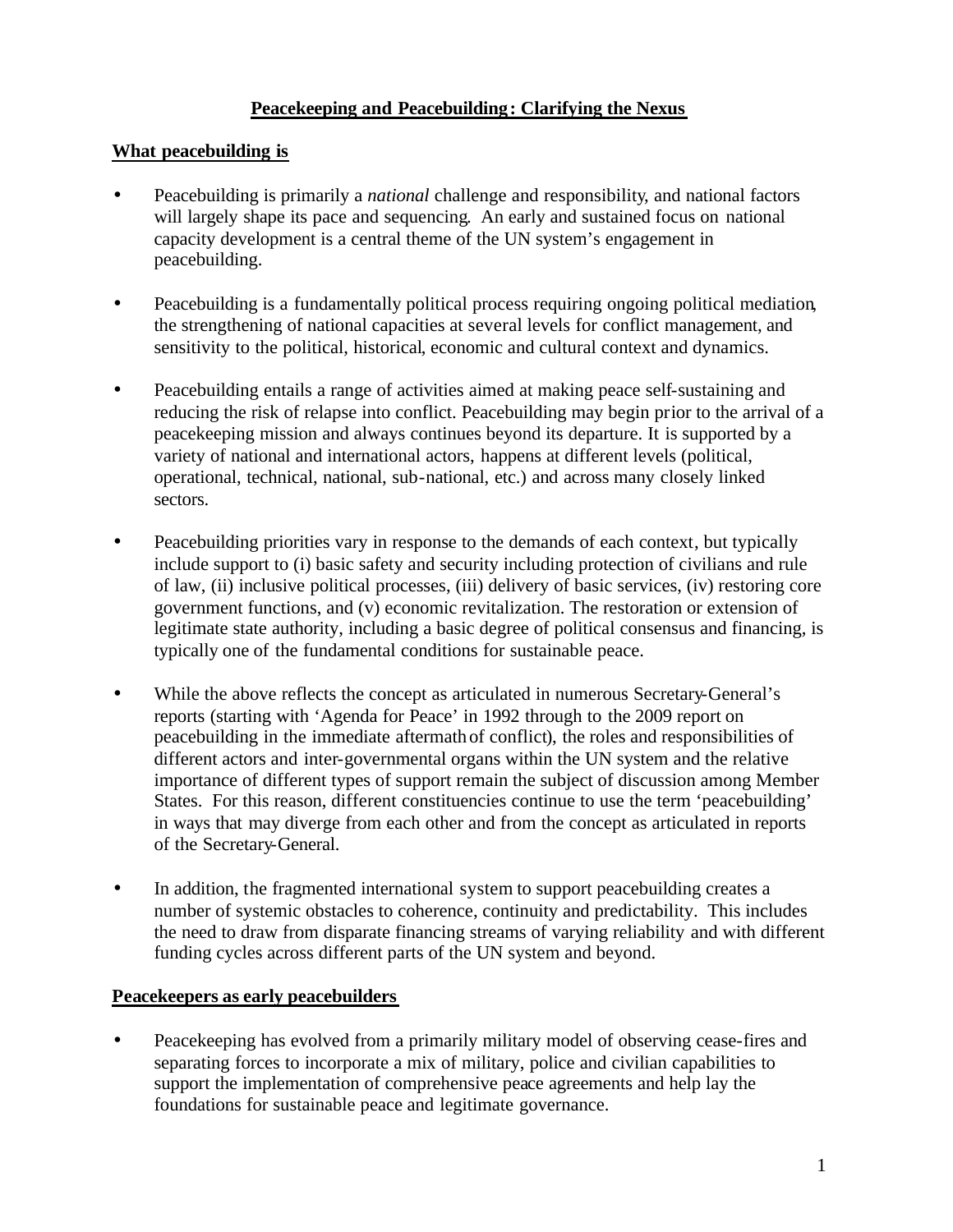- Over the last 20 years, UN multidimensional peacekeeping therefore has become an important international peacebuilding instrument, usually playing a more prominent role at the early stages of a post-conflict peacebuilding effort, which can last decades. Ten of the current 16 UN peacekeeping operations are multidimensional in nature and have been mandated by the Security Council to perform a broad range of peacebuilding activities.
- Within the UN, effective support requires integrated action across the peace keeping, development, human rights and humanitarian pillars of the system. Integration arrangements on the ground ensure that peacekeeping missions and UN agencies work in close partnership and maximize the UN's overall contribution. Beyond the UN, close collaboration with key partners, such as international financial institutions and regional organizations, has become critical.
- In some areas, such as economic revitalization and the delivery of basic services, peacekeeping missions may play a supporting role. However, peacekeeping operations have to be mindful of unintended consequences in these areas, such as effects on the local labor market, and can make a positive contribution when they work effectively with key partners.
- Peacekeepers are 'early peacebuilders'. They contribute to the overall peacebuilding effort in three key ways. They:
	- o **articulate** peacebuilding priorities by supporting consensus among national counterparts and the broader international community, and guiding overall strategy development and implementation
	- o **enable** other national and international actors to implement peacebuilding tasks, by providing a security umbrella, monitoring commitments entered into by parties to the conflict, expanding and preserving political space, coordinating assistance efforts, delivering administrative and logistical enabling support and coordination or direct management of various resource streams
	- o **implement** certain early peacebuilding tasks themselves, including engaging in early capacity building in certain areas, in close collaboration with other partners

# **a. Articulate peacebuilding priorities and guide overall strategy development and implementation**

- Led by the SRSG and UN leadership team on the ground, UN peacekeeping works with national counterparts and international partners to articulate strategic priorities and a critical path towards their achievement.
- The SRSG and leadership team drive this process in the UN system through the Integrated Strategic Framework and related assessment and planning processes. They also bring together other international actors through diplomatic and aid coordination mechanisms across the security, development, human rights and humanitarian spectrum.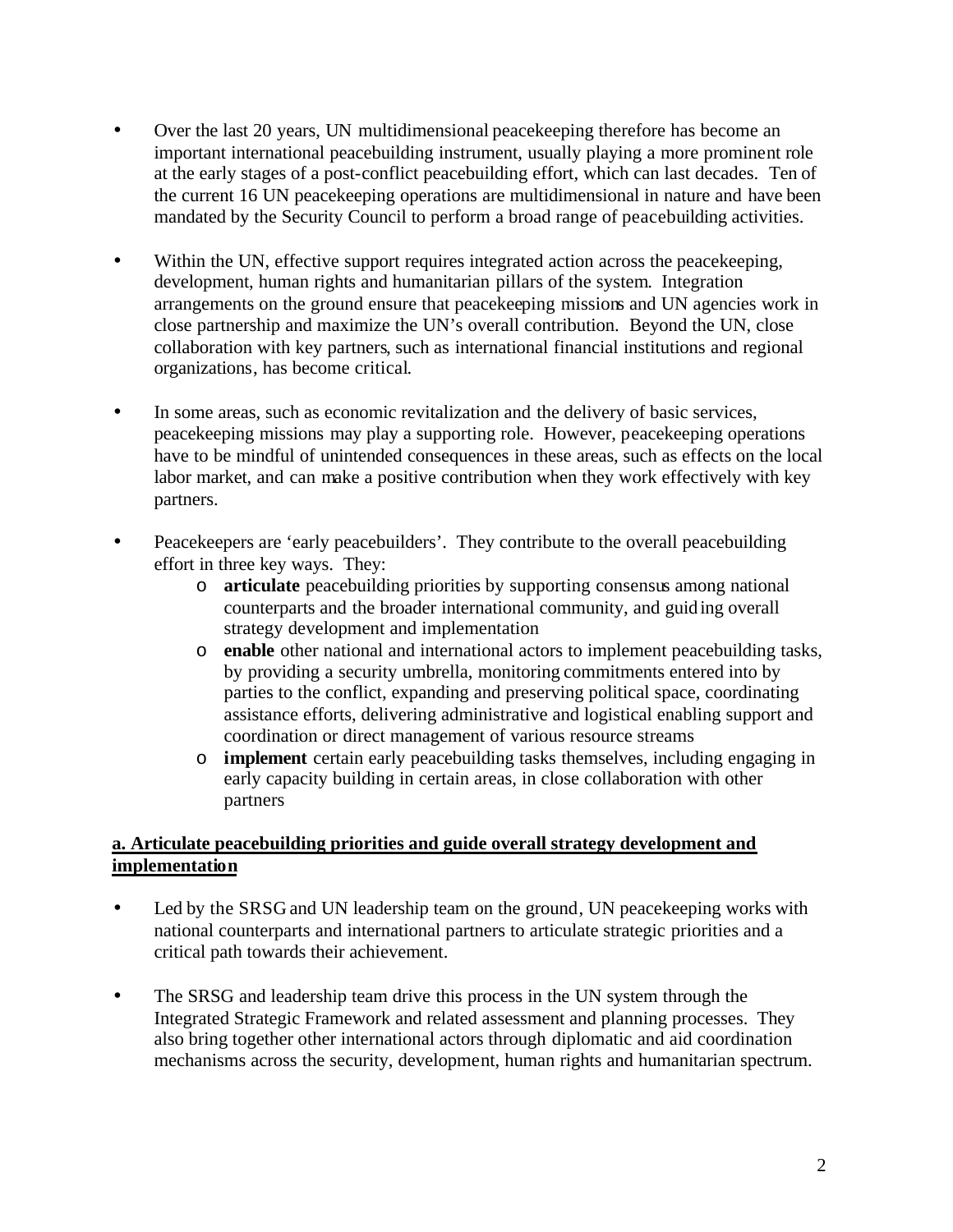- The SRSG reports through the Secretary-General to the Security Council and engages with regional and other actors at the political level, and thereby helps generate and sustain the international political support that is critical to keeping the parties on track.
- In the case of countries on the agenda of the Peacebuilding Commission, relevant peacekeeping missions and DPKO also provide support to the Commission's work, in cooperation with the Peacebuilding Support Office.
- Peacekeepers support effective consultations and communication between state and society and, working closely with UN agencies and other partners, assist both central and local government in articulating priorities, plans and programmes, including through public dialogue and public information.

## **b. Enable others to implement peacebuilding tasks**

- Peacekeeping missions provide a security umbrella through uniformed peacekeepers (troops as well as police deployed under executive policing mandates).
- They work with national counterparts to create and maintain political space to enable the implementation of peacebuilding activities. This includes political and civil society facilitation and a continuous peacemaking role between the parties at central level, as well as fostering political dialogue and conflict management at the local level; logistical and other support may be offered to bring government officials out to districts and strengthen the "connective tissue" of state and society.
- Peacekeeping missions help coordinate the efforts of the broader international community in key peacebuilding areas, such as civil affairs, SSR, DDR, rule of law, and return and reintegration of displaced populations. They also help strengthen national coordination mechanisms that should ultimately lead in these and other areas.
- They help mobilize assistance to fill critical peacebuilding gaps in areas within the mission's mandate (e.g. justice and corrections) and beyond the mandate and capacity of the mission, both from UN and external partners (e.g. civil administration, governance, employment generation, and economic revitalization). This role is enhanced in those integrated operations where the Resident and/or Humanitarian Coordinator also serves as Deputy SRSG.
- Peacekeeping missions deliver, within available military and logistical capacity, repair and maintenance support to public infrastructure on which the mission must rely. In some cases, this is also done in a labour-intensive manner with partners (e.g., UNDP, World Bank).
- They provide a broad range of logistics and other support to UN and other international partners engaged in peacebuilding activities, including transport, air-lift and communications.